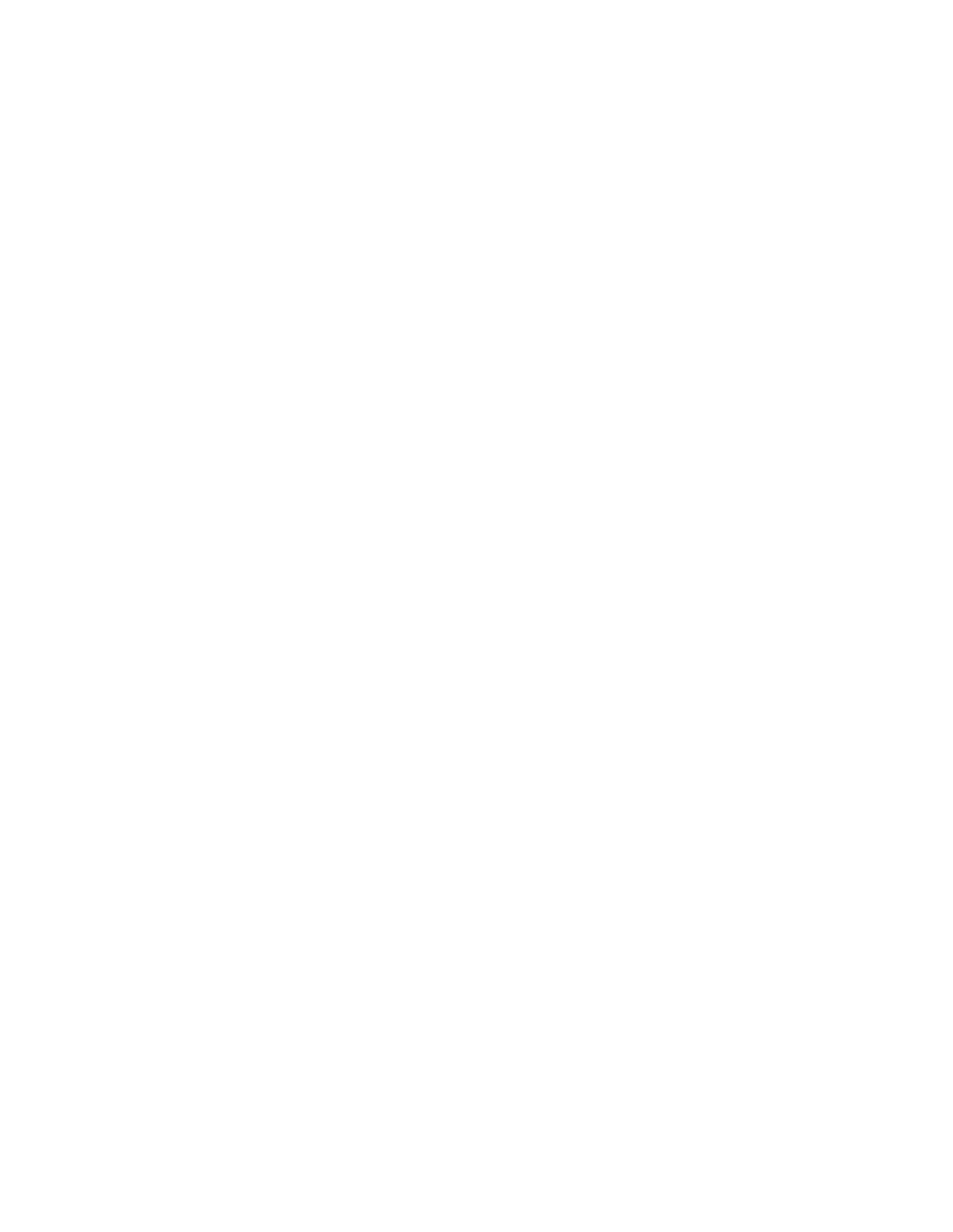### **The Battle of Alcaniz, 23rd May 1809.**

### **Notes for Umpires:**

I believe that the map below is probably from an early edition of Oman's History. It provides some good detailed information for the Spanish battle arrays which may be helpful to either side's players if they wish to re-fight the battle historically.

Possibly Areizaga`s Company of Tiradores is shown in the second line as a reserve (this was probably its final position when Leval`s brigade was engaged with Areizaga`s line) and it would seem that the 1<sup>st</sup> Regiment of Valencia (3 Btns) was the first line of Roca`s division.

It also shows, for the French; Musnier`s attack on Lazan`s division on Las Horcas as being in columns (battalion columns) and not a divisional column by battalions deployed in line formation.

But, given the rules for doing this, you may encourage the French player to try an attack in either formation?

### To face page 42t ă LOMA OF ST. BARBARA Laval armitage<br>Santa Barbara CERRO DE UEYO **DI OD GERRO DEL** PORTE Alcaniz To Sam  $\overline{AB}$ Ð  $\Box$  $1.921$ PERDIG **RRO DEL AMRRE** To Hija 66 E OF ALCANIZ BAT **MAY 23RD 1809** Cavalr sanish fantry Caratry Kilometre whishire & Stanford, Ltd

### **Umpire's Map Number One:**

Suchet was quite aware of his own units` poor morale, so you should inform the French player that his units' performance **may be** impaired because of their involvement in the siege of Saragossa and their pay arrears.

For the game, French units will actually be rated one class lower than the listing in the order of battle.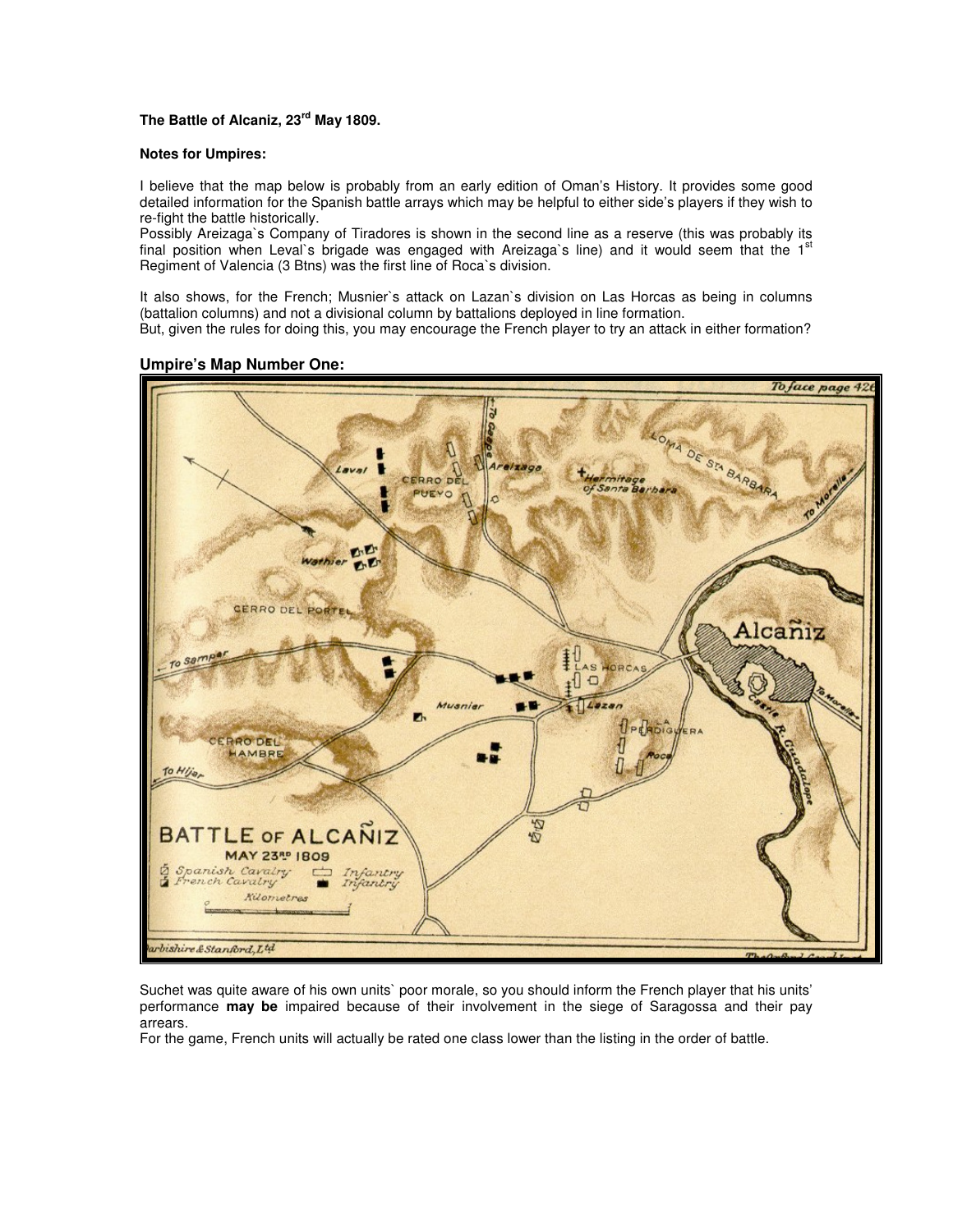### **The Battle of Alcaniz, 23rd May 1809.**

### **Notes for Umpires continued:**

Considering their performance on the day, you may consider giving Areizaga`s division a +1 to their random die roll scores in the first turn of combat.

Remember that in the rules, brigade commanders may attempt to disengage their commands from a combat by the use of initiative tests.

The battle starts in the early afternoon after Spanish advanced parties of light troops and cavalry had retired before the French advance; this had started at six in the morning. Time should not be an issue in this game, as there is a full eight hours of daylight for the battle to take place.

#### **Variations in unit size:**

Some small Spanish infantry battalions of approximately 200 men each, or half battalions have two bases and light infantry detachments in the roster have one or two bases if they are of about 100 or 200 men each.

The largest Spanish unit, the Batallon de Reserva de Aragon with 57 officers and 1,104 men has one additional base.

#### **Umpire's Map Number Two:**

Part of the Darbishire & Stanford Map with one foot grid superimposed for a historical game set up (the column/line symbols represent differently sized battalions and so therefore are not to scale).

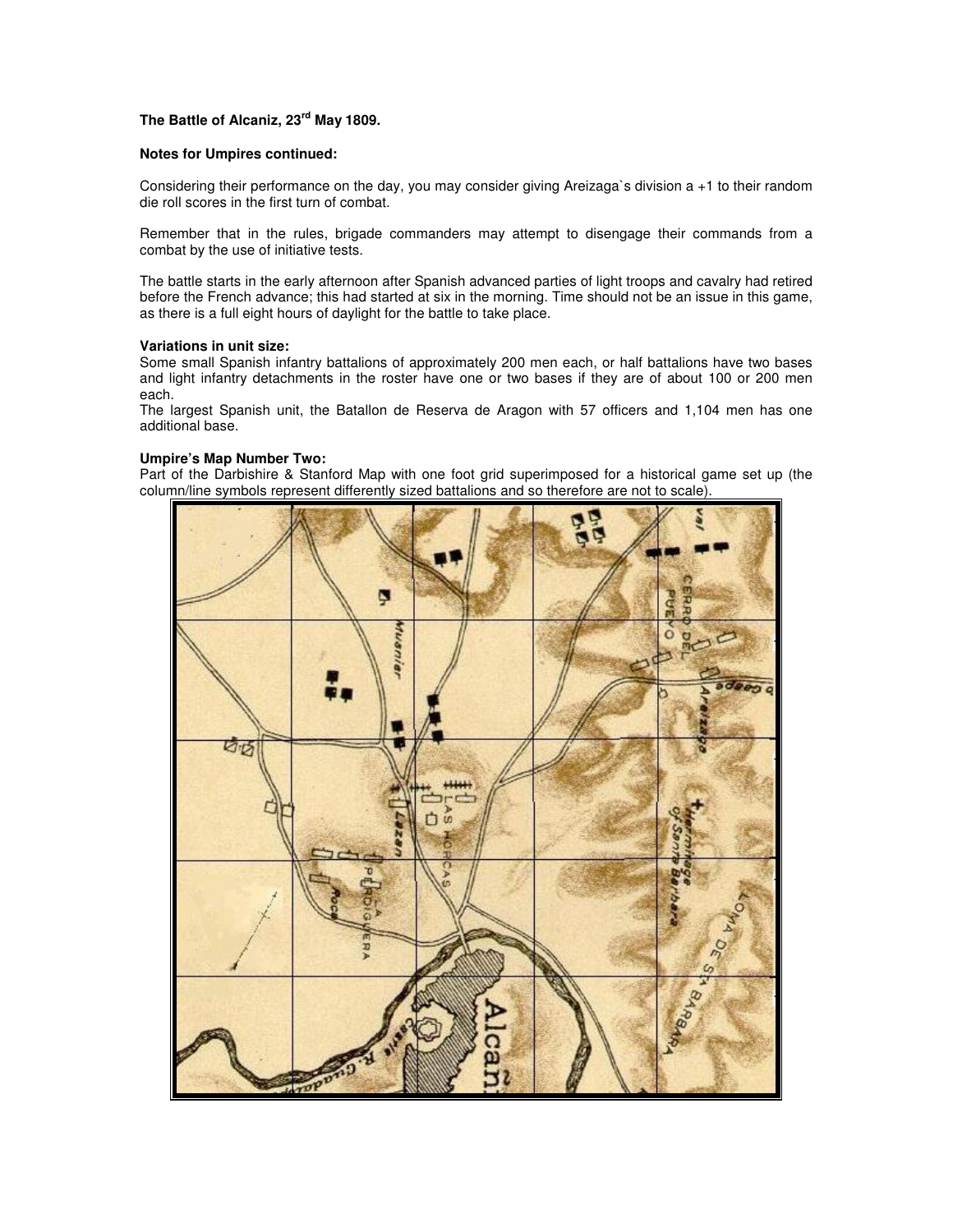### **Alcaniz. 23rd May 1809.**

### **French Player's Briefing:**

### **3 rd Corps CinC: Suchet**

Responding to General Blake`s moves to relieve the siege of Saragossa you have advanced to Alcaniz with 7,292 infantry, 526 cavalry and 18 guns.

You have only just taken command of your corps and so you have had no time to reorganize, or to improve its morale. The corps has recently been involved in the siege of Saragossa, its officers are unhappy that the rewards and promotions have been given to the 5<sup>th</sup> corps. The men have been worn down by the guerilla war and their pay is in arrears. The Corp's newly raised regiments which include the 114<sup>th</sup>, 115<sup>th</sup> and the 121<sup>st</sup> are in a poor state. It should be no surprise therefore, that the battlefield performance of your units **may be** lowered in this battle. However the alternative of not engaging Blake's army would be ruinous to your military career and so battle is unavoidable!

At any one time Suchet must have given advance orders to at least one of his four available brigades.

As the personal escort to the CinC, the 61<sup>st</sup> Ligne and the Voltigeurs of  $40<sup>th</sup>$  Ligne must remain with Suchet. Morale tests are by infantry/cavalry brigade.

### **Victory Conditions:**

Suchet must defeat Blake and halt the Spanish advance on Saragossa.

### **French Player`s Map:**

The map shows the French deployment area (blue dashed & dotted) and the known Spanish positions (white dashed and dotted).

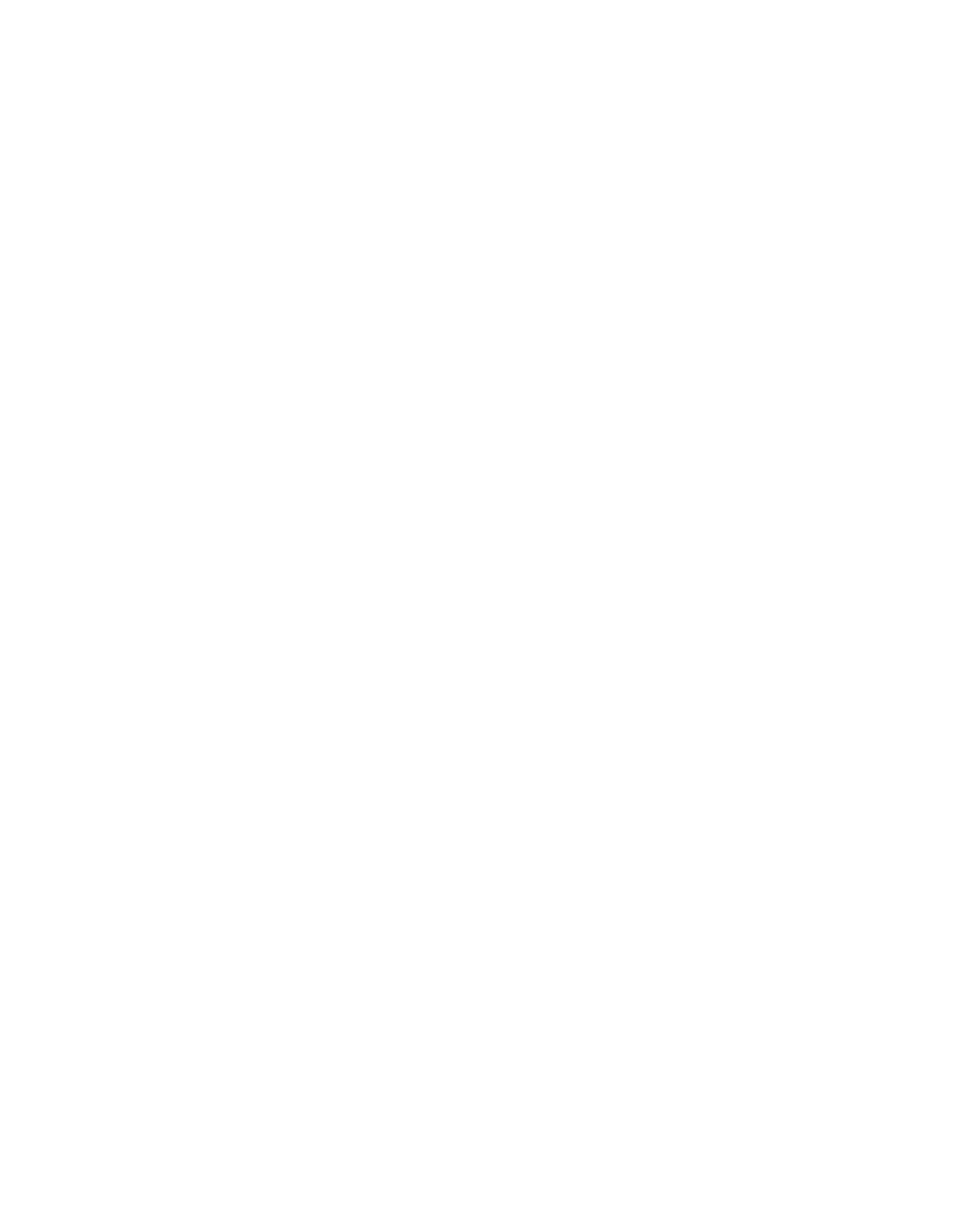## **Alcaniz. 23rd May 1809.**

### **Spanish Player's Briefing:**

**Spanish "Army of the Right" CinC: Joaquín Blake y Joyes.** 

With a force of 8,101 infantry, 445 cavalry and 19 guns you have advanced to relieve the siege of Saragossa.

Your army morale is good and you have reason to believe that the French forces now under Suchet`s command have been demoralized by the guerilla war and their involvement in the siege works of Saragossa.

At the start of the game, all Spanish commands are to be issued with hold orders.

Morale tests are by infantry "wing" or cavalry brigade.

If detached, the Olivenza Cavalry Regiment with only one base does not have a unit class die roll. Otherwise, it is kept with the other cavalry regiment in the "brigade" and both are treated as one combined cavalry unit.

### **Victory Conditions:**

Blake must halt and defeat the French counter-movement against him.

### **Spanish Player's Map:**

The map shows the possible French deployment area (blue dashed & dotted) and the actual locations of Spanish commands in the battle (white dashed and dotted). Spanish forces must be deployed to defend these areas and the town of Alcaniz. These actual deployment areas of Spanish forces may be linked up, to form a more continuous line.

Garcia Loigorri`s artillery batteries may be split up to support each body of the Spanish army.

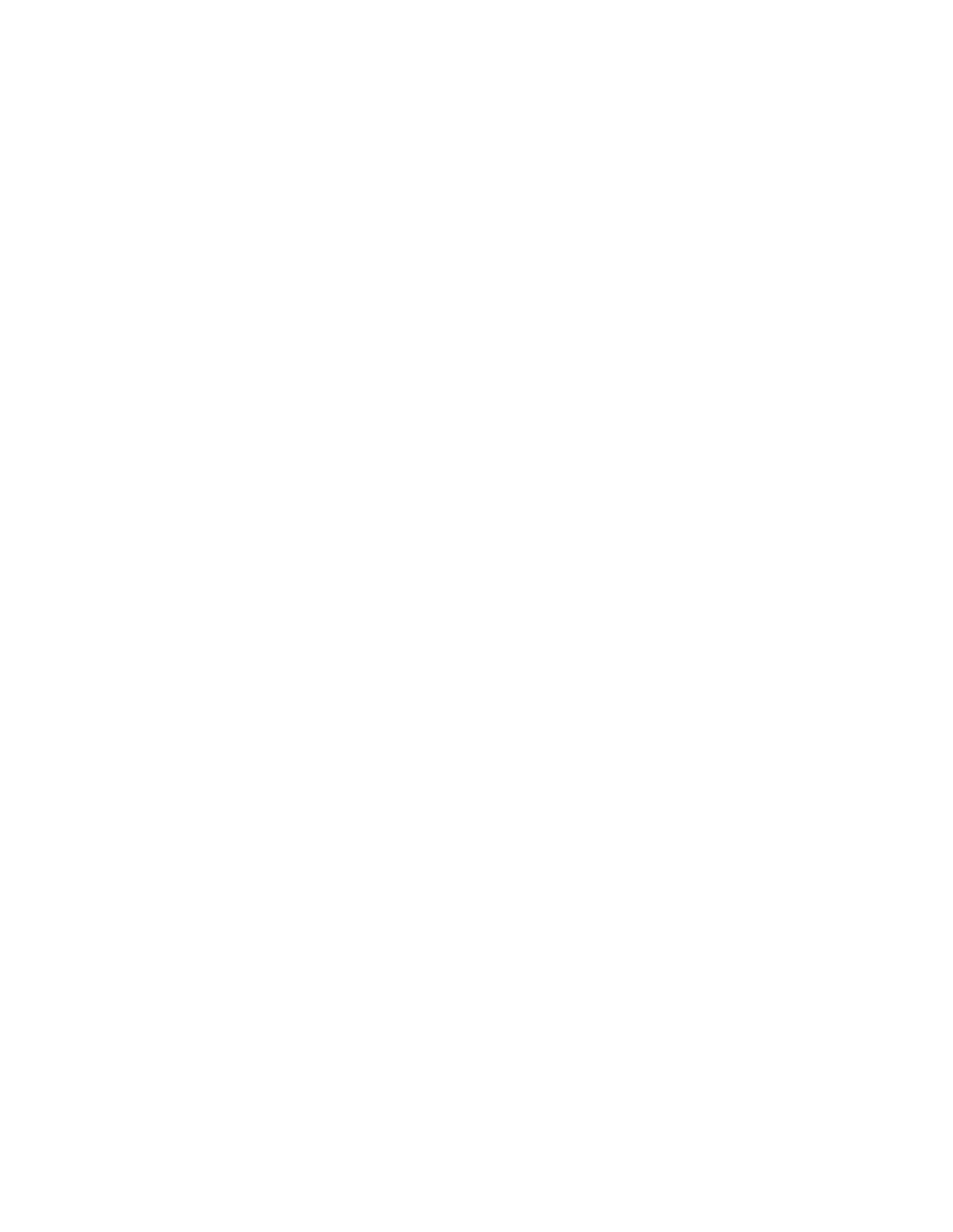## **Alcaniz: 23rd May 1809.**

### **French order of battle:**

### **French 3rd Corps CinC: Louis-Gabriel Suchet (Brilliant): Escort to CinC:**

| <b>Unit</b><br>No: | Unit<br>Class: | Unit name & notes:                                |
|--------------------|----------------|---------------------------------------------------|
|                    |                | $61^{st}$<br>Liane                                |
|                    |                | 1 Voltigeur Co. 40 <sup>th</sup> Ligne (one base) |

### **Division: Louis François Félix Musnier (Average):**

|  | $1/114$ <sup>m</sup><br>Ligne         |
|--|---------------------------------------|
|  | $2/114^{\text{th}}$ Ligne             |
|  | $3/114^{th}$<br>Ligne                 |
|  | 1/1 <sup>st</sup> Vistula             |
|  | $2/1$ <sup>St</sup><br><b>Vistula</b> |

|                   | $1/115$ <sup>th</sup> Ligne                                            |
|-------------------|------------------------------------------------------------------------|
|                   | $2/115$ <sup>th</sup> Ligne                                            |
| 10                | $3/115$ <sup>th</sup> Ligne                                            |
|                   | $121st$ Ligne                                                          |
| <b>Artillery:</b> |                                                                        |
|                   | 22 <sup>nd</sup> company, 3rd Foot Artillery Regiment (3 bases medium) |

### **Brigade Laval (Average):**

| -------           |               |                                                       |
|-------------------|---------------|-------------------------------------------------------|
| 12                |               | Liane                                                 |
| 13                |               | $2/14^{\text{th}}$ 1.<br>Ligne                        |
| 14                |               | /3'<br><b>Vistula</b>                                 |
| 15                |               | $2/3^{ra}$<br><b>Vistula</b>                          |
| <b>Artillery:</b> |               |                                                       |
|                   | $18^{\sf th}$ | company, 3rd Foot Artillery Regiment (3 bases medium) |

### **Cavalry Brigade: General de brigade Wathier (Average):**

| 16                | <b>Hussars</b>                                                     |
|-------------------|--------------------------------------------------------------------|
|                   | 13 <sup>th</sup> Cuirassiers (two squadrons; two bases)            |
| <b>Artillery:</b> |                                                                    |
|                   | company, 5 <sup>th</sup> Horse Artillery Regiment (3 bases medium) |

The French army command rating is "brilliant."

Musnier's division has been divided into two brigades on the basis that the 114<sup>th</sup> and 1stVistula were deployed as a column by battalions on the day.

The French artillery has been parceled up to the three French brigades.

It is possible that it was used to provide long range fire and then reserves as rallying points for each brigade if needed.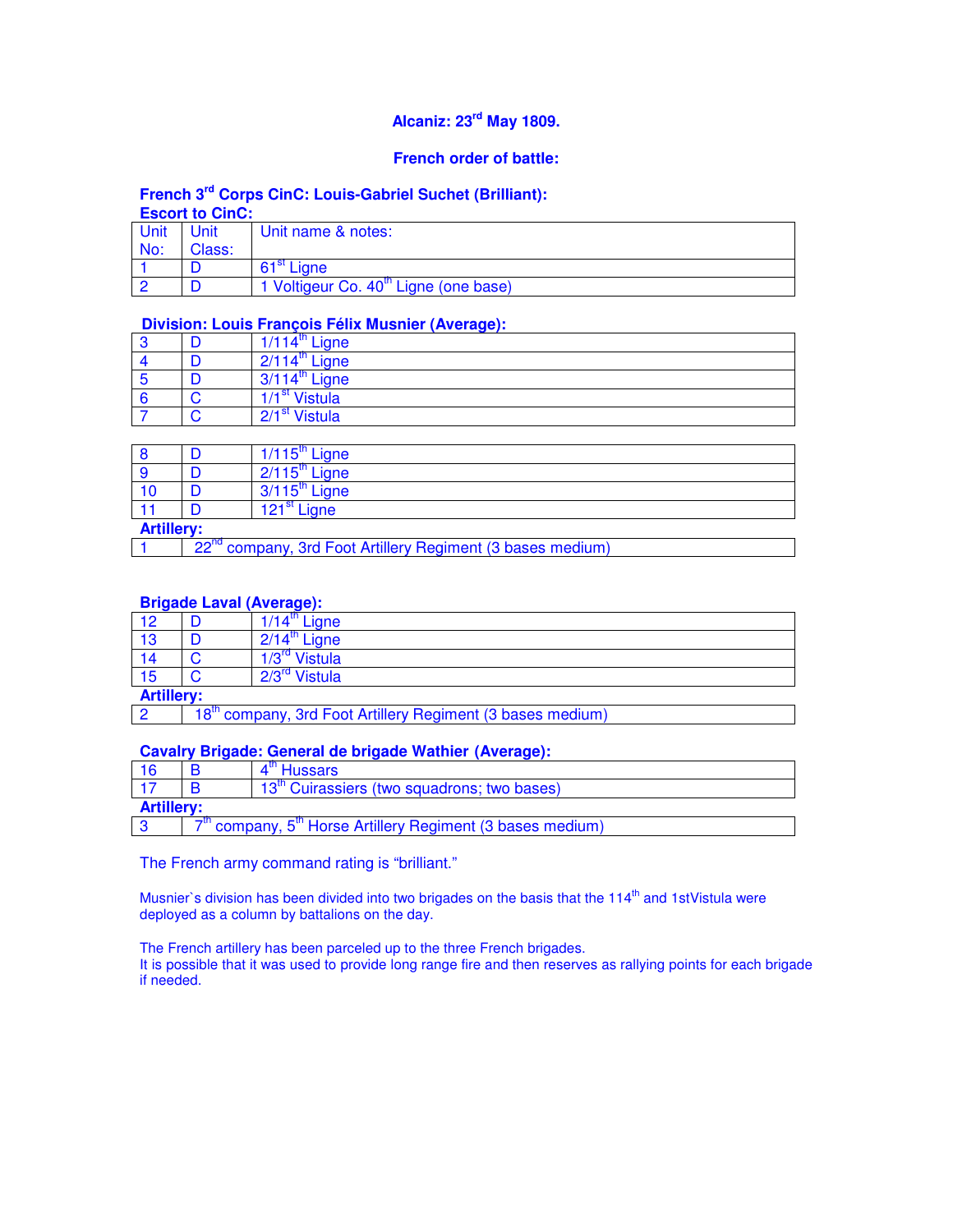### **Alcaniz: 23rd May 1809.**

### **Spanish order of battle:**

### **Spanish "Army of the Right" CinC: Joaquín Blake y Joyes (Average).**

### **The Centre: Marquis de Lazan (Poor):**

Teniente Coronel Hernandez

| Unit                                                     | Unit                                                           | Unit name & notes:                                      |  |
|----------------------------------------------------------|----------------------------------------------------------------|---------------------------------------------------------|--|
| No:                                                      | Class:                                                         |                                                         |  |
|                                                          |                                                                | Voluntarios de Valencia                                 |  |
|                                                          |                                                                | 2 <sup>nd</sup> Batallon Fernando VII Infantry Regiment |  |
| -3                                                       | 1st & 2nd Cos Granaderos de America & de Traxler (4 companies) |                                                         |  |
| Artillery: Commandant of the artillery: Garcia Loigorri. |                                                                |                                                         |  |

|  | Horse Battery (6 guns) (3 bases medium) |  |
|--|-----------------------------------------|--|

|  |                                     | Foot Batteries (6 guns) (3 bases heavy)               |
|--|-------------------------------------|-------------------------------------------------------|
|  |                                     | Foot Batteries (7 guns) (3 bases heavy)               |
|  | <b>Guarding the Artillery Park:</b> |                                                       |
|  |                                     | 3 <sup>rd</sup> Batallon de America Infantry Regiment |

### **Right Wing: D. Juan Carlos Areizaga (Average):**  Coronel Carbon

| -5 |                 | Batallon Ligero de Cazadores de Valencia                      |
|----|-----------------|---------------------------------------------------------------|
| 6  |                 | Batallon de Tiradores de Doyle (two bases Light Infantry)     |
|    |                 | 2 <sup>nd</sup> Batallon de voluntarios de Aragon (two bases) |
|    |                 | Compania de tiradores de Cartagena (one base Light Infantry)  |
|    | Coronel Cucalon |                                                               |
| -9 |                 | Batallon de Reserva de Aragon (5 bases)                       |
| 10 |                 | 1st Batallon de Tiradores de Murcia                           |

### **Left Wing: Roca (Poor):**

### Coronel Andriani: 11 E  $3^{rd}$  Batallon of  $2^{nd}$  Sovia Regiment.<br>12 E  $2^{nd}$  Batallon de America Infantry Re 2<sup>nd</sup> Batallon de America Infantry Regiment Coronel Gonzales 13 | E | 2/Cazadores de Valencia 14 | E | 1/Voluntarios de Zaragoza Coronel Pirez 15  $E$  1<sup>st</sup> Batallon 1<sup>st</sup> Regiment de Valencia 16 E 2<sup>nd</sup> Batallon 1<sup>st</sup> Regiment de Valencia  $17$  E  $3^{rd}$  Batallon 1<sup>st</sup> Regiment de Valencia

### **Cavalry Brigade: Brigadier Ibarrola (Average):**

|  | ' Santiago Cavalry Regiment (2 bases) |
|--|---------------------------------------|
|  | Olivenza Cavalry Regiment (1 base)    |
|  | Husares Espanoles<br>(2 bases)        |

The Spanish army command rating is "poor".